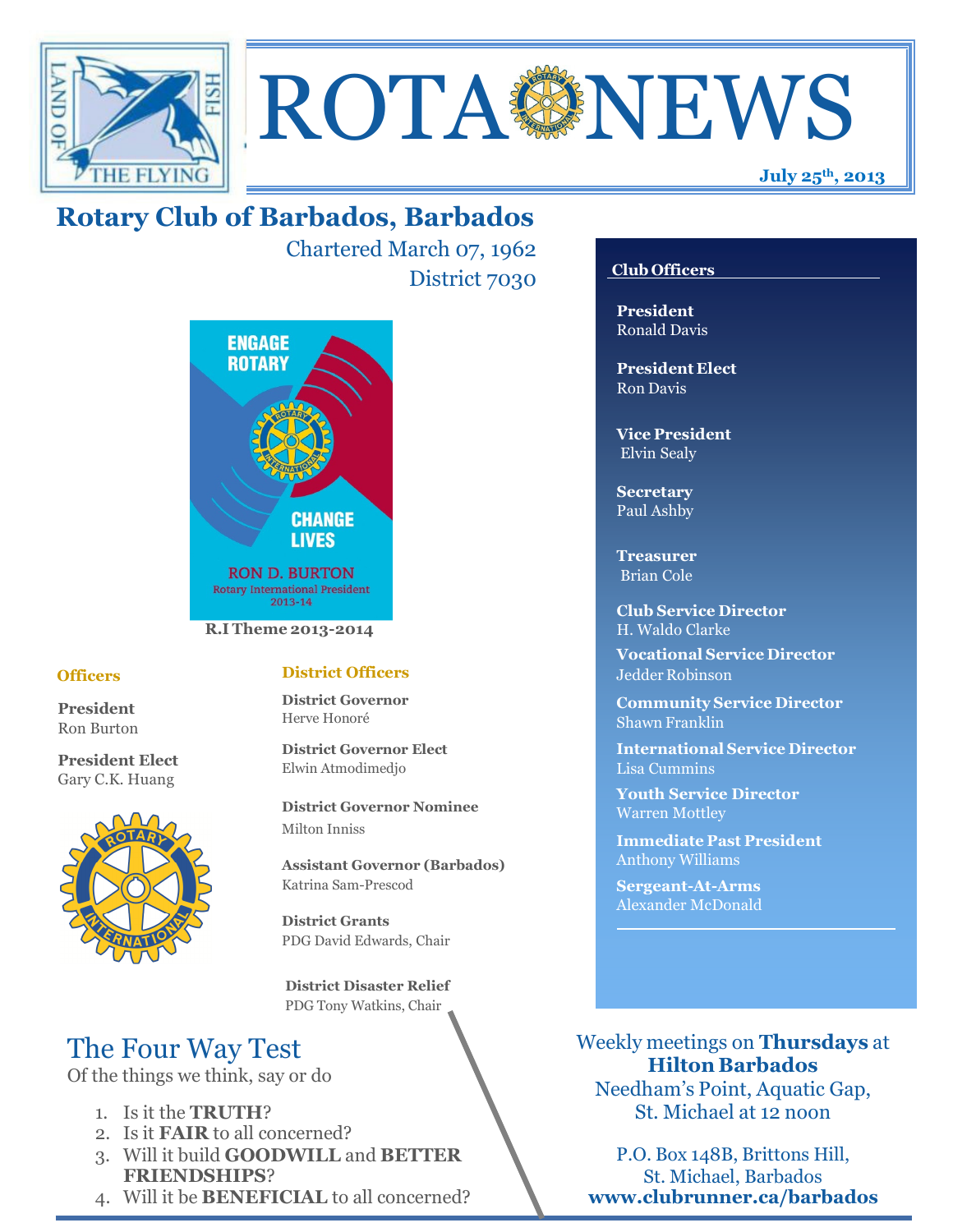## *Biography*

Ron D. Burton

Rotary Club of Norman, Oklahoma, USA, President, Rotary International, 2013-14



**R**on D. Burton retired as

president of the University of Oklahoma Foundation Inc. in 2007. He is a member of the U.S. Supreme Court Bar, the Oklahoma Bar Association, and the Cleveland County Bar Association. He is also a member of the American Bar Association, the ABA Section of Taxation Exempt Organizations Committee, and the ABA Section of Real Property, Probate, and Trust Committee on Charitable Organizations. He was vice president of the Last Frontier Council of the Boy Scouts of America and received the Silver Beaver Award. He also received the Norman United Way and Junior League Volunteer of the Year Civic Award.

His extensive service to The Rotary Foundation includes vice chair and member of the Foundation Trustees, vice chair of the Future Vision Committee, and member of the International PolioPlus Committee and PolioPlus Speakers Bureau.

Other service includes national adviser for the Permanent Fund Initiative, member of Permanent Fund Leadership Team, and consultant to the Development Committee. In addition, he has served as a regional Rotary Foundation coordinator and moderator of the regional Rotary Foundation coordinator training program.

Burton has received the RI Service Above Self Award and the Foundation's Citation for Meritorious Service, Distinguished Service Award, and International Service Award for a Polio-Free World. He and his wife, Jetta, are Paul Harris Fellows, Benefactors, Major Donors, and members of the Paul Harris, Bequest, and Arch C. Klumph Societies. © Rotary International.



# **Meeting Details**

Business Meeting held on Thursday, July 18th, 2013

Sgt-at-Arms: **PHF Alex McDonald**

| <b>Fines</b> |
|--------------|
|--------------|

|  | Fines | \$222.00 |  |
|--|-------|----------|--|
|--|-------|----------|--|

- Raffle \$51.75
- Attendance 60%
-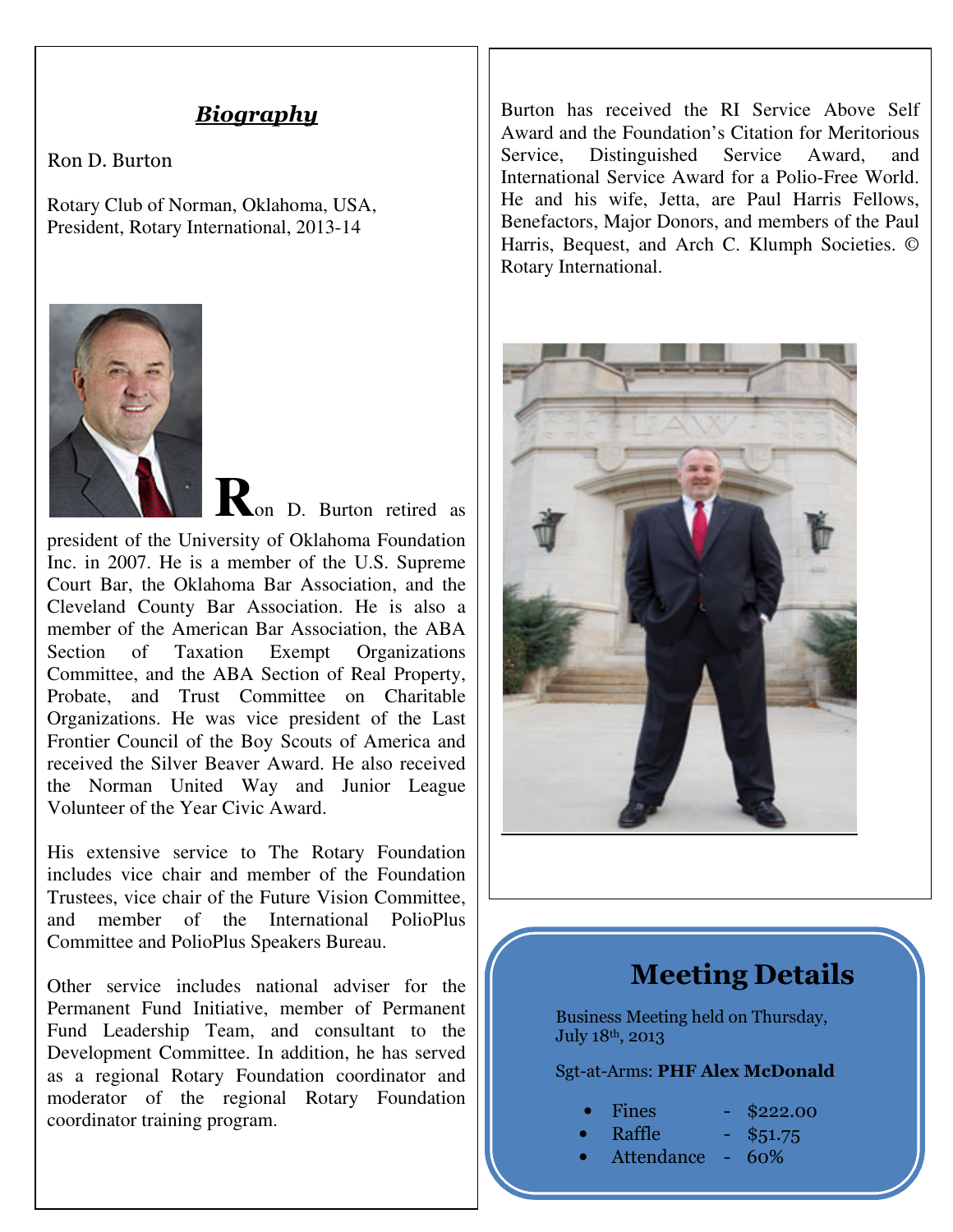Somali polio eradication champion, **The world loses one of the "true heroes" of polio eradication Ali Maow Maalin, smallpox survivor and passes away.** 



Ali Maow Maalin in 1977. Photo by John F. Wickett/WHO

Ali Maow Maalin, recently described as being one of the "true heroes" of polio eradication, passed away on Monday in his home district of Merka, Somalia, due to sudden illness. The last person to be infected with naturally occurring smallpox anywhere in the world, Mr Maalin was struck with the virus in 1977 whilst working as a cook at a Merka hospital. Fearing the needle would be painful, he'd previously avoided vaccination by holding his arm when vaccinators came to visit, pretending he'd already received the shot. But after recovering from the potentially deadly illness, he vowed not to let others make the same mistake.

Mr Maalin used his story to illustrate the importance of vaccination and became an important advocate for polio eradication in Somalia, playing an instrumental role in its defeat of the disease in 2008: "Somalia was the last country with smallpox. I wanted to help ensure that we would not be the last place with polio too," he told the BBC at the time. A district polio officer, he died on the second day of the polio eradication vaccination campaign he was conducting in Merka district, part of the Supplementary Immunization Activities taking place 21- 25 July in response to the current outbreak. A profile of Mr Maalin's work described him as one of the eradication programme's "most valuable local polio coordinators". Mr Maalin leaves behind a wife and three children.

### **Guest Speaker Kemar Saffrey of the Vagrants Society**

Kemar Saffrey is a 23-year old entrepreneur and social activist who is passionate and driven towards providing care, support and upliftment to those who are less fortunate. From the age of 18, Mr. Saffrey has been involved with charitable organizations in the areas of drug education and counseling services. This led to him cofounding Supreme Counseling and Personal Development; an organization focused on working with students from secondary and tertiary institutions to deliver professional development and academic and career counseling services. In 2008, he was the winner of the Barbados Investment and Development Corporation (BIDC) Incubator Program for the keen business savvy which he exhibited in his role as Managing Director of K & K General Cleaning Services -- which he founded and is funded by the Barbados Youth Business Trust (BYBT) and Citibank. In 2009, he was awarded the Social Entrepreneurship Award from the Barbados Youth Business Trust (BYBT). In 2010, he was the recipient of the Initiative for a Competitive Inner City Award from Harvard University, and was also recognized as an International Growing Up CEO for his "remarkable achievements in leading inner city companies". He was awarded the Kiwanis Community Service Award in 2011 and was selected as the Kiwanis Citizen of the Year in 2012. In 2013, he was awarded the Commonwealth Youth Award for Excellence in Development Work. Kemar is the Founder, President and Chairman of the Barbados Vagrants and Homeless Society, a charity which provides rehabilitation services, home care facilities, daily meals, counseling and family reintegration programs for persons living on the streets. He is currently enrolled at the University of the West Indies studying Non-Governmental Organization (NGO) Management and Leadership.

### **Notices**

- **-** There will be a guest speaker Mr. Kemar Saffrey of the Barbados Vagrants and Homeless Society for today's meeting Thursday, July  $25<sup>th</sup>$  2013 to be held in Needhams Ballroom 3.
- **-** Please be reminded that Semi-Annual dues of \$250.00 per member are now due. For all those who attended or indicated that they will attend the Installation Night, the cost of \$100.00 per person is also now due.